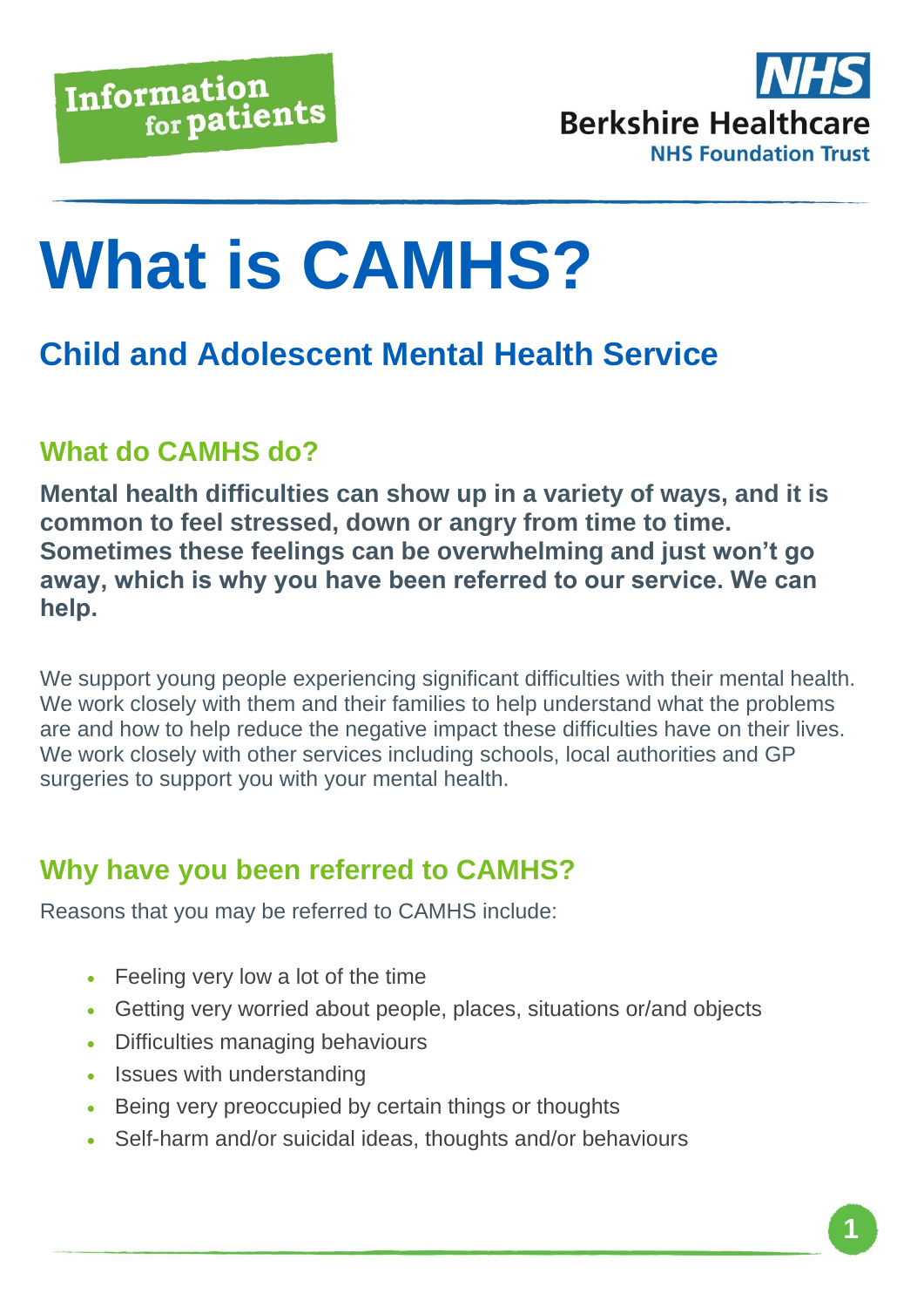If you are concerned about the difficulties you are facing, it can be helpful to talk to someone about them. If you are experiencing significant difficulties, your GP or teacher are best placed to make a referral to CAMHS for you. They'll send us a short summary of your difficulties so we can explore this with you further.

#### **What happens during your assessment?**

Following your referral, you may have an appointment or phone call with a clinician from our CYPF Hub, or another one of our CAMHS teams. This will involve the clinician asking you questions to understand the difficulties you are experiencing.

After your initial assessment, if we agree that we are the right service to meet your needs, we will discuss with you which of our teams will be able to help you best, or whether there is another service that would help you better. The clinician will then work together with you to decide on a suitable plan.

### **Waiting times**

Unfortunately, we have a very large number of young people referred to CAMHS therefore we must make sure that those in the most need receive our help as quickly as possible. This means that some young people may have to wait a little longer to get the support from us that they need. We will let you know how long you may wait for an appointment after we have made your initial assessment.

### **Carer involvement**

We encourage you to involve parents and carers in your work with us, so they can support and help you with your treatment plan. If you do not wish to involve certain people, we will do our best to respect your wishes. Part of the treatment usually involves you being seen alone. These sessions are confidential. We will only share information with parents or carers if you agree to it, unless we believe there is a significant risk to you or others.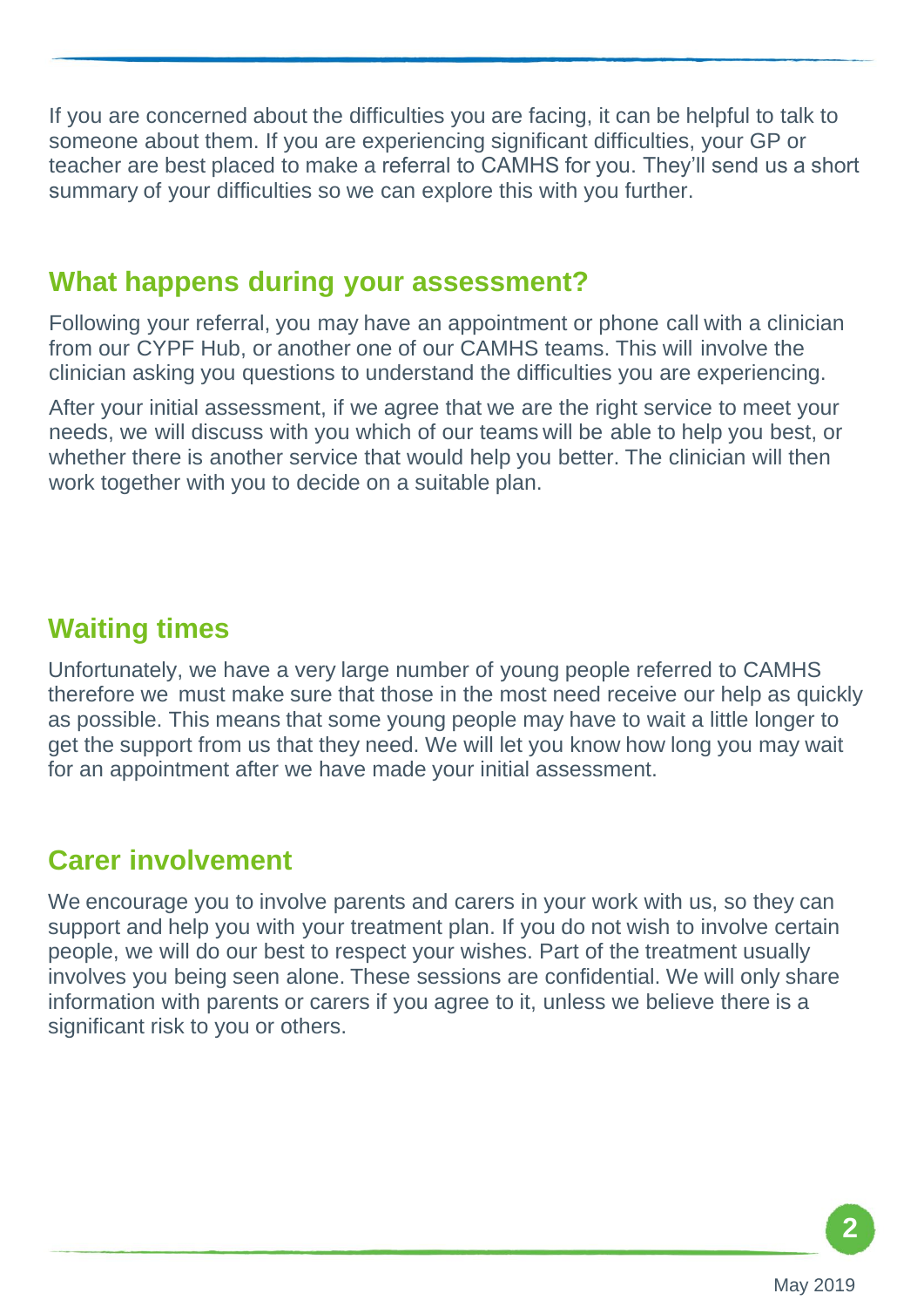## **Medication**

Sometimes medication may be discussed with you if we think it may help manage your difficulties. This may be offered alongside talking therapy. By talking with you and others who know you well, we may identify additional difficulties you may be experiencing, and will be able to explore these further.

## **Additional support: our Patient Advice and Liaison service (PALs)**

PALs offers free informal advice, information and support. We can help you sort out any concerns or queries you may have about the care we provide. While we do not offer medical advice or counselling, we can talk about treatments with you, listen to your views, put you in touch with other agencies, and help you give a compliment or make a complaint.

Contact PALS on 0118 960 5027 or BHFTPALS@berkshire.nhs.uk We are open 9.30am-4.30pm Monday to Friday (except Bank Holidays), please leave a message outside of these hours and we will get back to you ASAP.

## **Additional help and support**

While waiting to hear from us you may find these websites helpful and supportive:

- Royal College of Psychiatry: www.rcpsych.ac.uk
- Young Minds: www.youngminds.org.uk
- Support Hope and Recovery Online Network: www.sharon.nhs.uk
- Eating disorders: www.b-eat.co.uk
- Anxiety support: www.nopanic.org.uk
- Self-harm: www.papyrus-uk.org
- Reach OUT support for LGBT young people: www.reachout@reading.gov.uk
- ADDIS ADHA support: www.addiss.co.uk
- Youth Access: www.youthaccess.org.uk